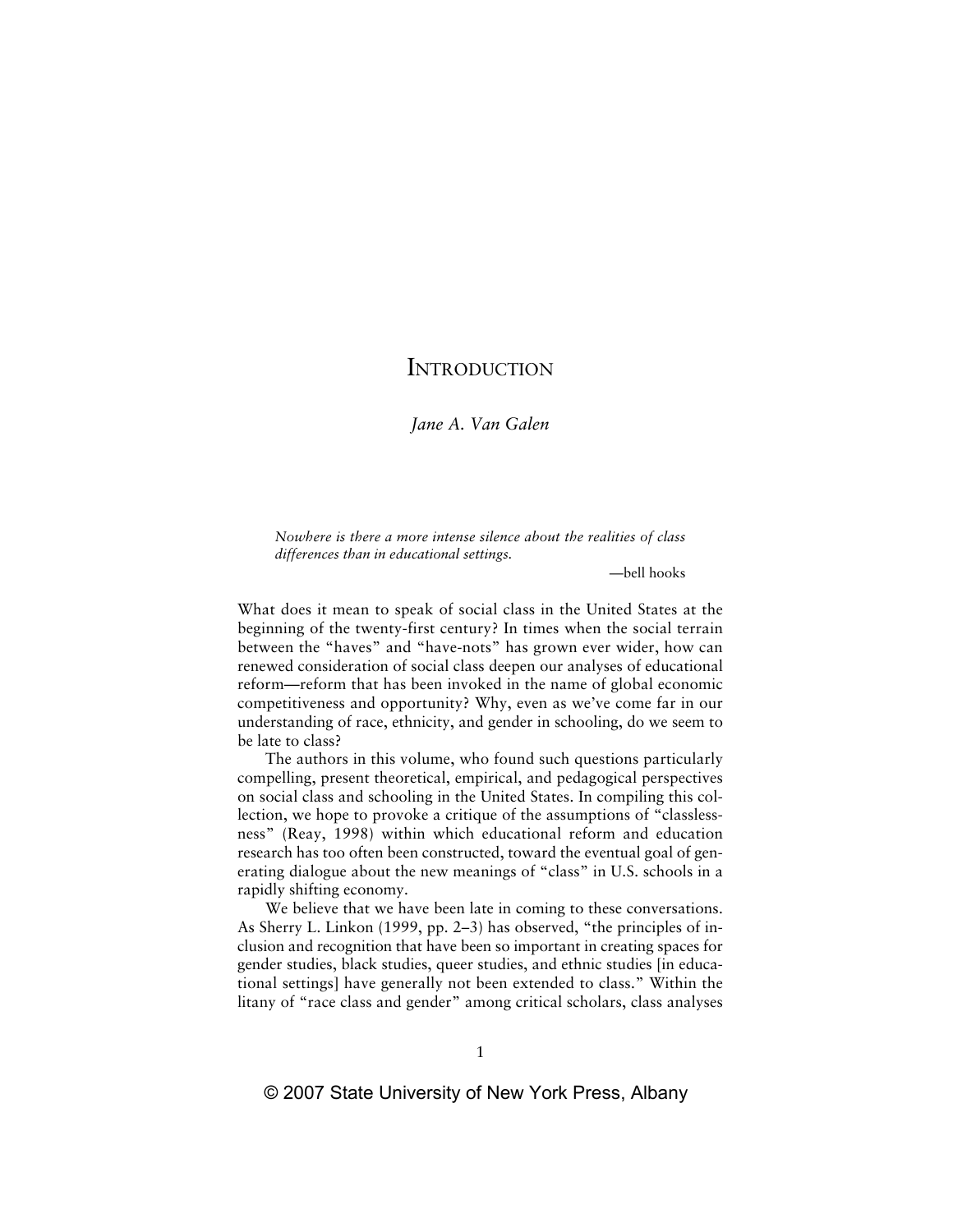are by far the least developed. Apart from a long tradition of study of the schooling of poor urban children of color, educational researchers have paid relatively limited attention to the complexities of social class in shaping educational experiences in the "new economy" of knowledge and service work (Brantlinger, 1993, 2003; Brown, 1998; Chafel, 1996; Faulkner, 1995; Grant and Sleeter, 1996; O'Dair, 1993; Van Galen, 2000, 2004; Weis, 1990; Zandy, 1990).

While the academy is relatively silent about class, public discourse about the purposes of schooling actively denies its existence. As state and federal policy resonates with promises of opportunity if only individuals learn more, neither students nor their teachers have access to alternative interpretive lenses for explaining and navigating the constraints of their shared institutional lives. As Julie Bettie (2003, p. 195) observes, "class is largely missing as a category of identity offered by popular culture and political discourse in the early twenty-first century United States. Class is not a central category of thought, making it difficult to have a cultural or political class identity."

How, then, do we revive conversations about class? Marxist analyses and functionalist justifications no longer seem to work, but scholars have been less clear about how to conceive of class within newer theoretical perspectives. As Susan L. Robertson (2000, p. 19) observes, scholarship on class is confounded by

. . . profound economic, political, and intellectual changes marking our time. The numerical decline of the old manual or "working class", the emergence of new forms of "post-Fordist" production, the shift in employment and investment from production to consumption, together with the new intellectual currents centred around feminist/identity politics and the individualism of neoliberalism, have all worked to challenge the sovereignty of class and dislodge it as a fundamental analytical tool in social theory. . . . It has become unfashionable in academic circles to talk about class, as if class suddenly no longer mattered and the historic concerns of class theorists—such as inequality—have disappeared.

The authors in this volume have worked to illuminate what few in their research settings could even have named: the shifting landscape of social class in the lives of young people and their families, and in the work of their schools.

This book was crafted against a backdrop of unprecedented policy work that presupposes that schools can equalize opportunity for all (Aronowitz, 2003, p. 25). State and federal educational policy reverberates with confidence in the inherent fairness of life outside of school; stan-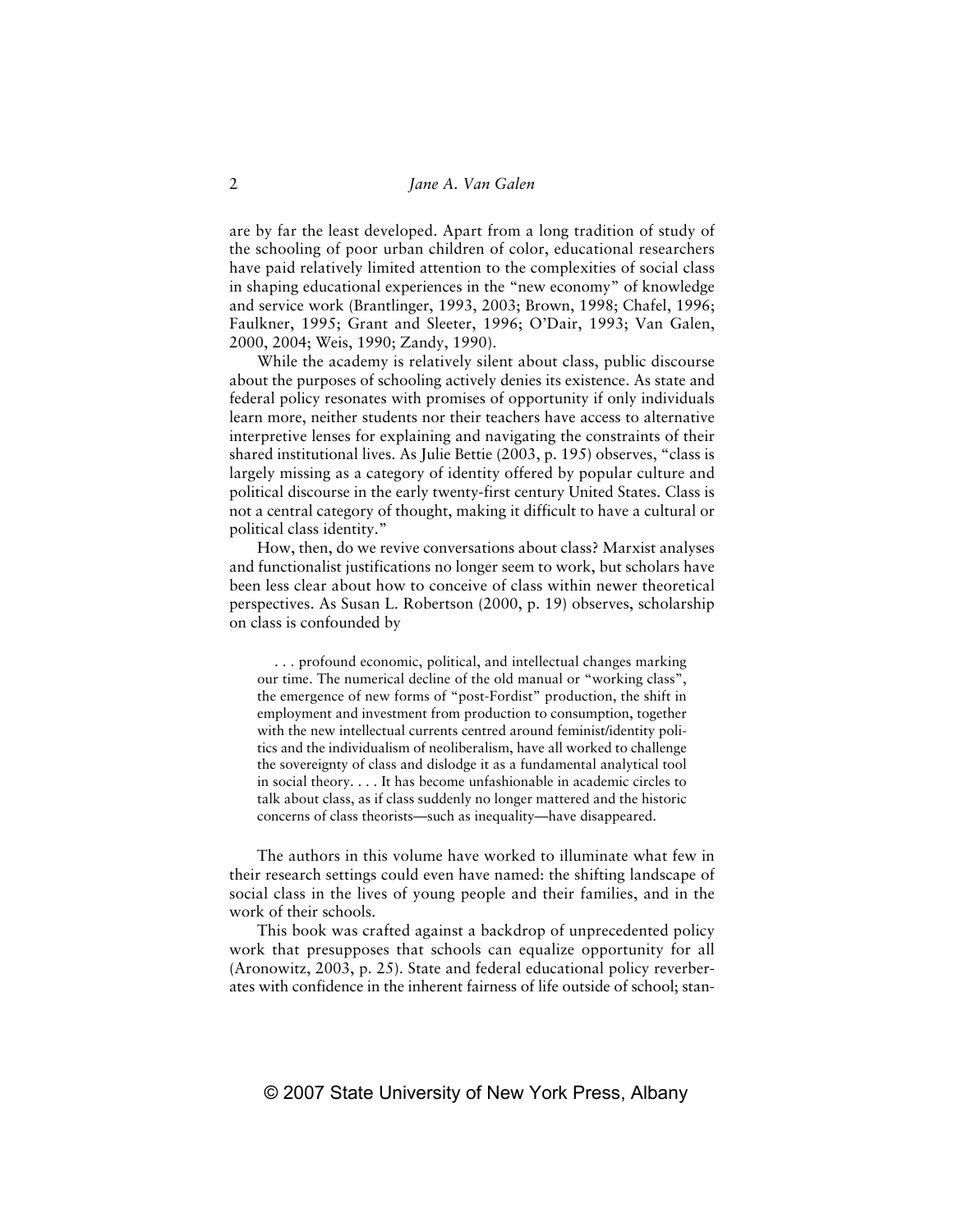dards-based reform policies promise that after a long history of sorting and stratification, schools, will, at long last, bring poor and workingclass children into opportunity limited only by their own ambitions.

Yet the promise of personal and global prosperity toward which young people are encouraged to aspire is contradicted by basic labor market data: the most rapid job growth is not among high-tech, highwage sectors of the economy, but rather among low-wage service-sector jobs, few of which require high levels of education or skill (Bureau of Labor Statistics, 2000). Recent volatility in technology sectors and in the stock market, outsourcing, and the rise of contract work have left even highly educated workers experiencing an unprecedented sense of economic vulnerability (Berhnhardt et al., 2001; Ehrenreich, 1989; Perucci and Wysong, 1999). Even as academic and political interest in social class may have waned, movement through and within the rules of a new economic landscape has become turbulent for many families.

As recent social theorists have noted, the lived experience of class runs more deeply than economics. As M. Zweig (2000, p. 11) succinctly notes, "Class is about the power some people have over the lives of others, and the powerlessness most people experience as a result." If power does matter in the shifting landscapes of economic stratification, the challenge of closing achievement gaps (and ultimately, economic gaps) between poor and working-class children and their more privileged peers would not be a matter of simply enabling the lower-achieving students to "catch up" in competitiveness for a diminishing number of middle-class jobs. Instead, in times of volatile wealth and eroding job security across class lines, those with the power to do so are likely to position their own children at the winning ends of ever-more uneven playing fields (Brantlinger, 2003; Lareau, 1989, 2003; Lareau and Shumar, 1996; Reay, 1998). Quite simply, if children who currently are not doing well in school begin to do well, those for whom schooling *now* works would find ways do even better. While business leaders and policy makers may have envisioned a generally stronger and smarter workforce for a global economy coming from school reform, middle-class parents sensing their own economic vulnerability are likely to infer that in a rapidly changing and very competitive labor market, their *own* children had very well better become stronger and smarter than everyone else.

As Pierre Bourdieu (1984, p. 133) notes:

When class factions who previously made little use of the school system enter the race for academic qualifications, the effect is to force the groups whose reproduction was mainly or exclusively achieved through education to step up their investments so as to maintain the relative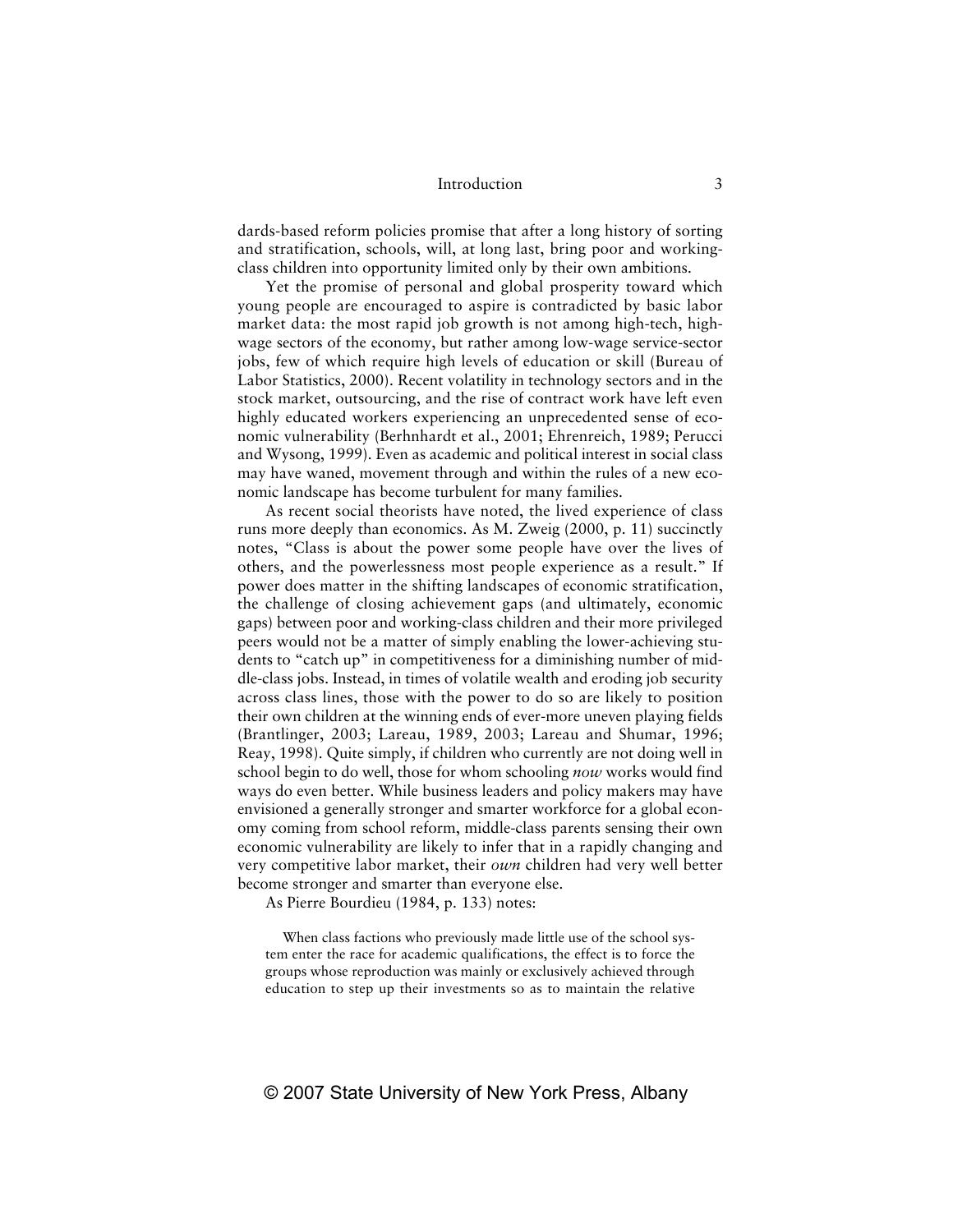scarcity of their qualifications and, consequently, their positions in the class structure. Academic qualifications and the school system which awards them thus become one of the key stakes in an interclass competition which generates a general and continuous growth in the demand for education and an inflation of academic qualifications.

In this volume, then, scholars will examine the educational experiences of poor, working-class and middle-class students against the backdrop of complicated class stratification generated by a shifting global economy. Together, the chapters will explore the salience of class in understanding the social, economic, and cultural landscapes within which young people in the United States come to understand the meaning of their formal education in times of shifting opportunity.

# The Chapters

As readers consider these individual chapters and the collection as a whole, we hope to generate dialogue in several areas.

### *Coming of Age in the Shifting Landscape of Class*

First, the collection offers intriguing glimpses into the meaning that young people make of schooling as they come to terms with their relative power and status, even as they are likely to have little fomal understanding of the myriad ways in which their lives are shaped by class stratification. In the new economy, class has been rendered nearly invisible. As Valerie Walkerdine (2003, p. 241) has observed, "We no longer have a large manufacturing base which provides the pivot for an understanding of class stratification based on class divisions. What used to be the working class is now dispersed into service industries based on individual contracts, piecework, home work and work in call centres, with jobs for life having disappeared."

Unlike the lads of Paul Willis's (1977) classic study of working-class youths in an industrial community, young people today cannot frame their sense of the meaning of school within alternate, oppositional identities. Today, young people growing up at the margins of the economy do not face the more stark tensions between identities as workers and aspirations toward "more"; instead, the children and grandchildren of factory workers are more likely to embark upon career paths such as those that culminate, after years of shuffling documents, in their appointment as assistant manager of the night shift of the copy center. Meanwhile, those who in previous generations may have assumed that the professional positions were theirs for the taking are now more likely to contract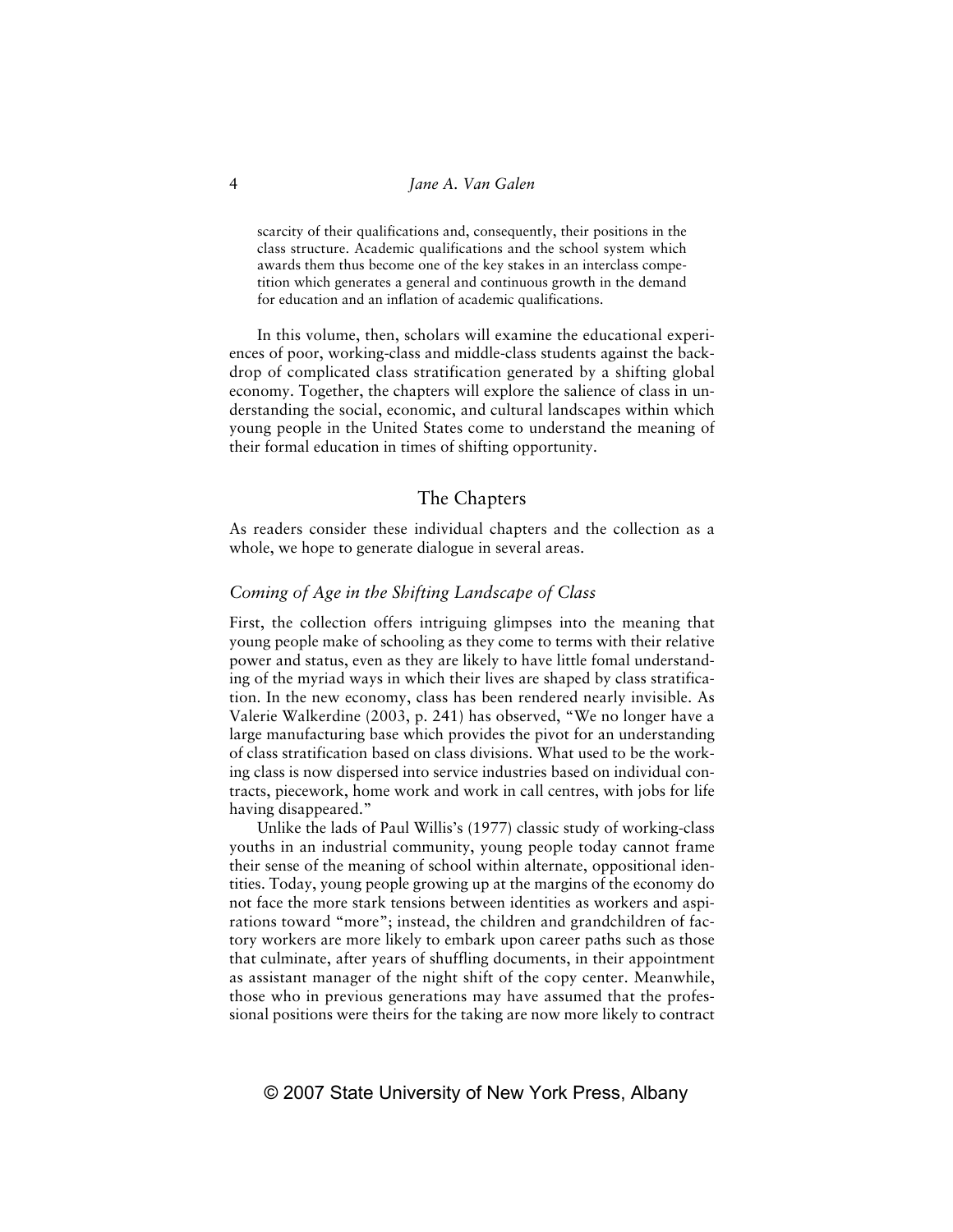themselves (and in the process, reinvent themselves) through a series of shifting corporate alliances and career changes.

How then, do young people coming of age in today's economy come to understand who they might become? As Ellen A. Brantlinger notes in her chapter, whether consciously or not, identity *is* shaped around social class markers, and in the shifting landscape of the new economy, even middleclass students experience commodification, alienation, and exploitation in the processes through which social distinctions are generated and sustained.

A number of chapters in this volume, then, consider the ways in which poor, working-, and middle-class students form identities of possibility, even while explicit identities of class may elude them. Deborah Hicks and Stephanie Jones draw us into the lives of young girls on the far social fringes of their communities, weighing the invitation to venture further into the alien but communal terrain of literacy. In the work of Luis Urrieta Jr. and of Jill Kayoma and Stephanie Jones, we encounter ambitious, talented, and academically driven working-class students of color whose sense of self is crafted within daily interactions with more privileged peers, many of whom assume that they have already earned the right to disdainfully exclude the lower-status students by virtue of their superior academic and social accomplishments (Bullock, 1995, p. 125). In the chapter by Richard Beach, Daryl Parks, Amanda Thein, and Timothy Lensmire, we observe working-class youths who have earned a place in a program for students with academic aspirations, struggling with acknowledging the privileges of their whiteness while at the same time grappling with their class oppression.

In each of these chapters, we see poor and working-class students tallying the relative costs of loyal identification with their economically vulnerable families, against the untested hope that schooling can, and will, serve the interests of people like them. Meanwhile, in Brantlinger's recasting of her previous work on class, we see the "winners" also coming to slowly understand that while they may be on top, they have precious little idea of how to navigate the rules of a game that are no longer stable nor clear, even though they had thought that success in school would have assured them of their capacity to succeed "as a constantly changing successful entrepreneur of oneself" (Walkerdine, 2003, p. 241).

We see these young people living out the central questions of class, always at the intersections of gender and ethnicity and geography, yet rarely able to name the myriad ways in which their lives are shaped by cultural and economic influences that operate well beyond the reaches of own agency.

Writing of girls at the center of these social confluences, Julie Bettie (2003, p. 190) observes: "Girls sorted through all of this and began drawing conclusions about what is or is not 'for the likes of me and my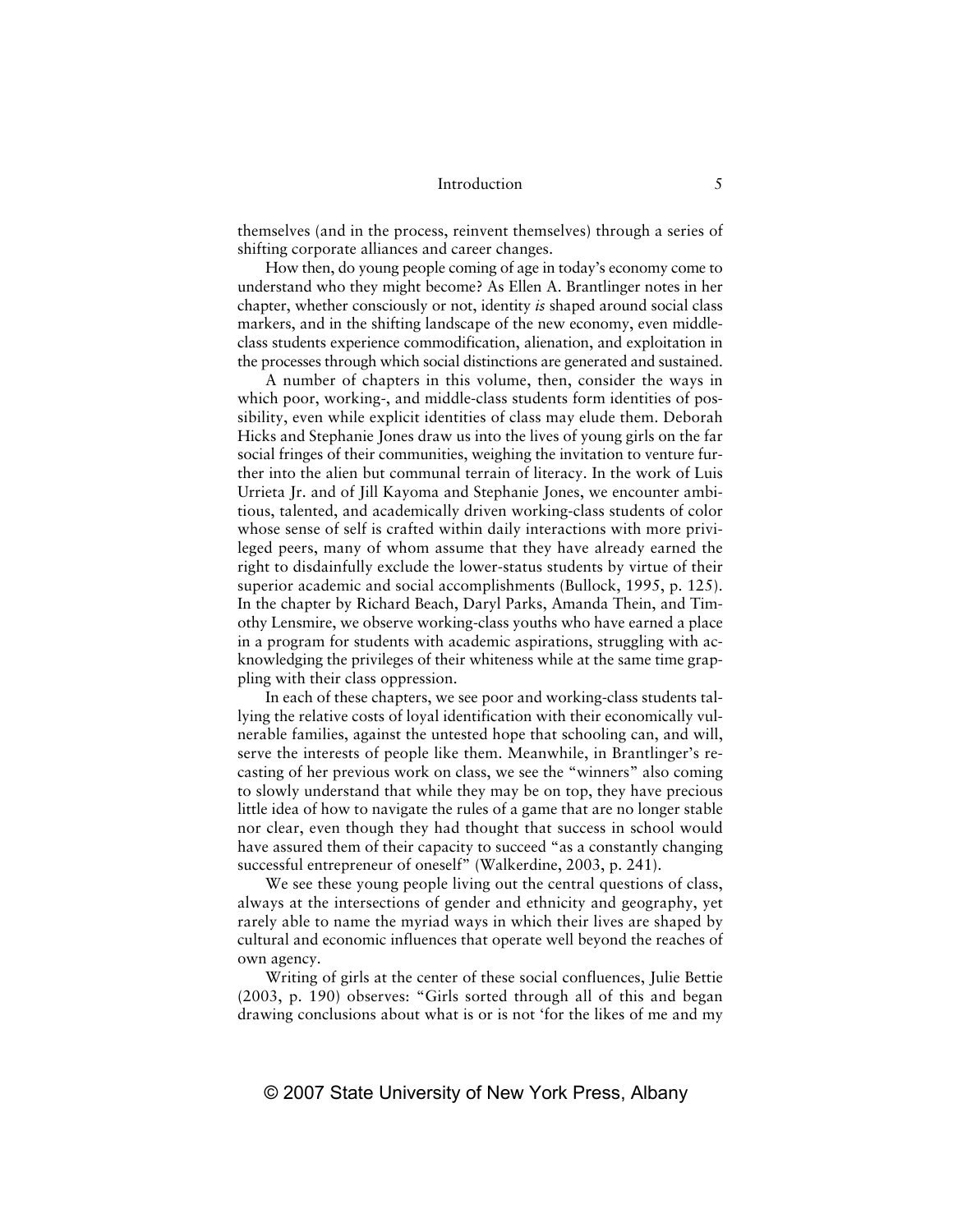kind' as friendships were increasingly organized by race/ethnicity and class as girls began to formulate identities based on the possible futures they imagined for themselves."

While academic attainment is certainly a part of the construction of a possible future, the complex social fabric of school and community offers much more powerful messages of what one is entitled to imagine for oneself. For children coming of age in decaying industrial towns, in isolated rural communities, in schools in which "the haves" display clear and exclusionary advantage, much more than rising test scores would be needed to invigorate the imagination.

Because identify is formed within particular social spaces, these chapters suggest that we can learn much more about the formation of class identities by also considering more carefully the geographic and cultural contexts of schooling, Most of the studies in this volume were conducted in diverse urban settings, in which relative privilege is always visible to young people. Whether to suggest things that might be possible for themselves, or to underscore the seemingly insurmountable social distances between themselves and others, young people in metropolitan areas have regular encounters with individuals from broad class backgrounds. One can imagine the "coalition building" advocated in Noblit's chapter taking place in vibrant metropolitan areas, in which young people will have daily encounters with those living very different lives. Yet as Van Dempsey reminds us, most poor and working-class students live in small towns and rural areas, and the social cohesion and relative homogeneity of these communities may simultaneously mask the their relative disadvantage while also narrowing the range of possible futures to which they might aspire. What might we better understand about stratification and opportunity by becoming more mindful of the cultural geographies within which identities are formed?

And finally, how might we imagine ways in which repressive educational structures might be circumvented? Might we imagine new possibilities for pedagogies of the poor and working class through which young people might come to imagine new possibilities for themselves and for their communities? The authors of these chapters offer a foretaste of possible new frameworks for exploring class, in part by reconsidering what it might mean to envision schooling as a genuine instrument of possibility.

### *Social Mobility: Probing the Fractures in the System*

While clearly documenting the numerous ways in which poor and workingclass students come to understand the limits of what is "for the likes of me and my kind," the chapters also offer intriguing glimpses of fractures within the system, as we encounter those for whom schooling seems to be working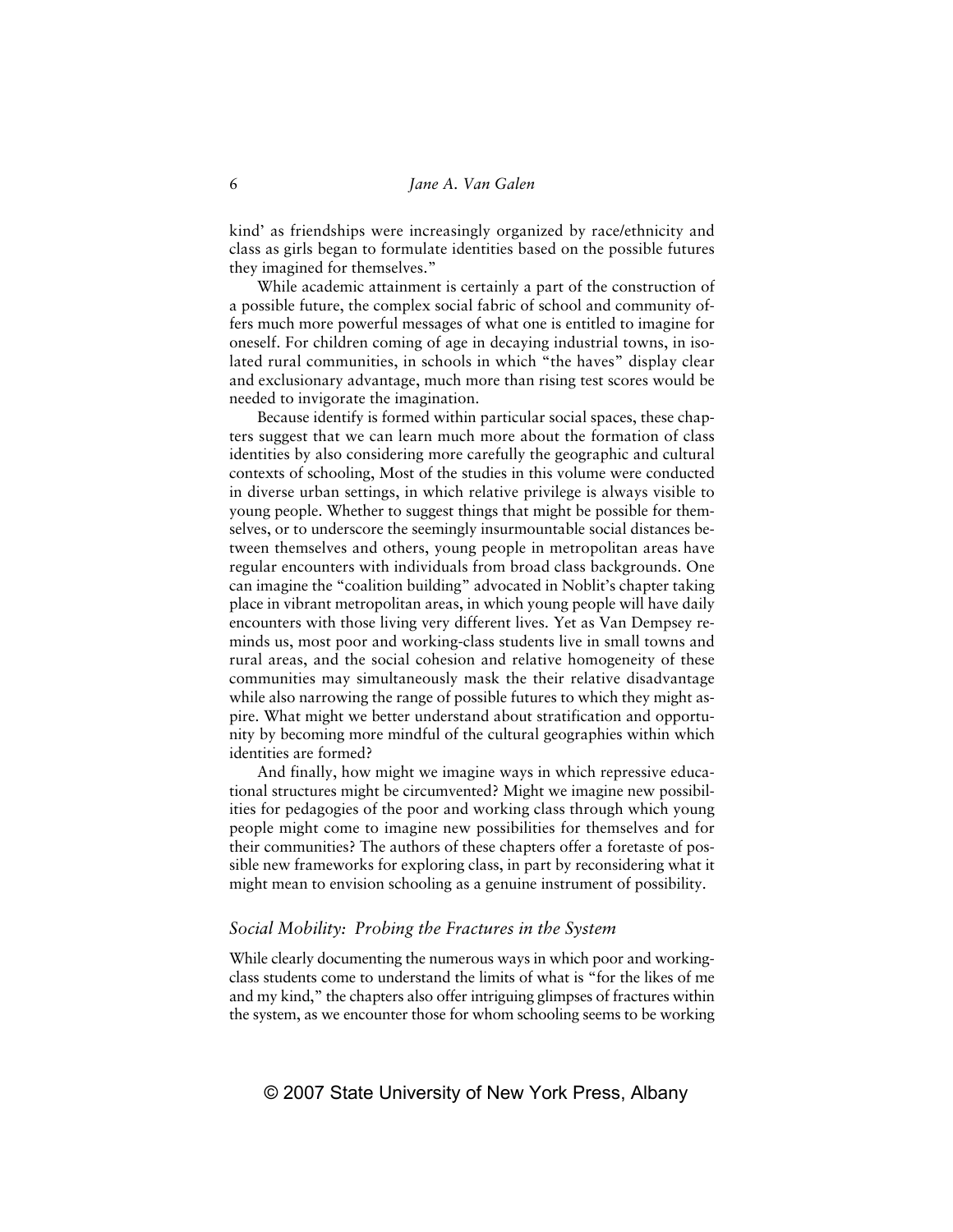as an avenue of social mobility. We are long overdue for scrutiny of the experiences of the "ones who got away" (Reay, 1997, p. 20) in spite of the obvious constraints of schooling and the economy. While we have amassed considerable data about achievement gaps between more privileged students and their less-privileged peers, we know relatively little about the experiences of those for whom education has opened doors. While each of the authors in this volume would concede that social mobility through schooling is very much the exception rather than the norm, each would also likely concede that we can understand more about oppressive social structures when we better understand the limits of their reach.

We venture cautiously into this discussion, for as Brantlinger wisely cautions, we must distinguish between social mobility that genuinely does mark fractures in the system and other forms of mobility that merely foster mythical ideologies of opportunity for those who work hard. For too long, Brantlinger observes, success stories have been used to merely "bolster and mystify" divisive relationships between more privileged and subordinate students, as the successes of a few are then turned against their many peers.

Yet these chapters complicate each of these positions, and closer scrutiny of the schooling of the young people in these chapters suggest rich terrain for further study.

Across these chapters, for example, we see much more than the individual ambitions of particular students. We see, instead, students being supported by quietly subversive teachers, by educational programs built to counterbalance formal school structures, by the advocacy of parents (their own and others), and by community activists offering young people alternative narratives for understanding the work of their schools. We simply do not see students making it through the complicated social structures of school on their own merit alone.

As we meet these young people who are poised to circumvent the limits of their lives and their schooling, we most often do so in places other than the traditional classroom. Beach and his colleagues write of a rare and rigorous college prep program created for students in a working-class high school. Urrieta powerfully documents the processes by which some poor and working-class Chicana/o students are actively recruited into educational structures that will provide material and symbolic capital for their educational success. In his work, the synchronized advocacy of community activists, teachers, and parents enabled students to imagine new possibilities for themselves. Kayoma and Gibson write of support systems created explicitly to enable students to construct identities other than those ascribed to them by higher-status students and by teachers and that enable them to envision success in school on their own terms. Hicks and Jones, in their after school literacy program, invite young girls to more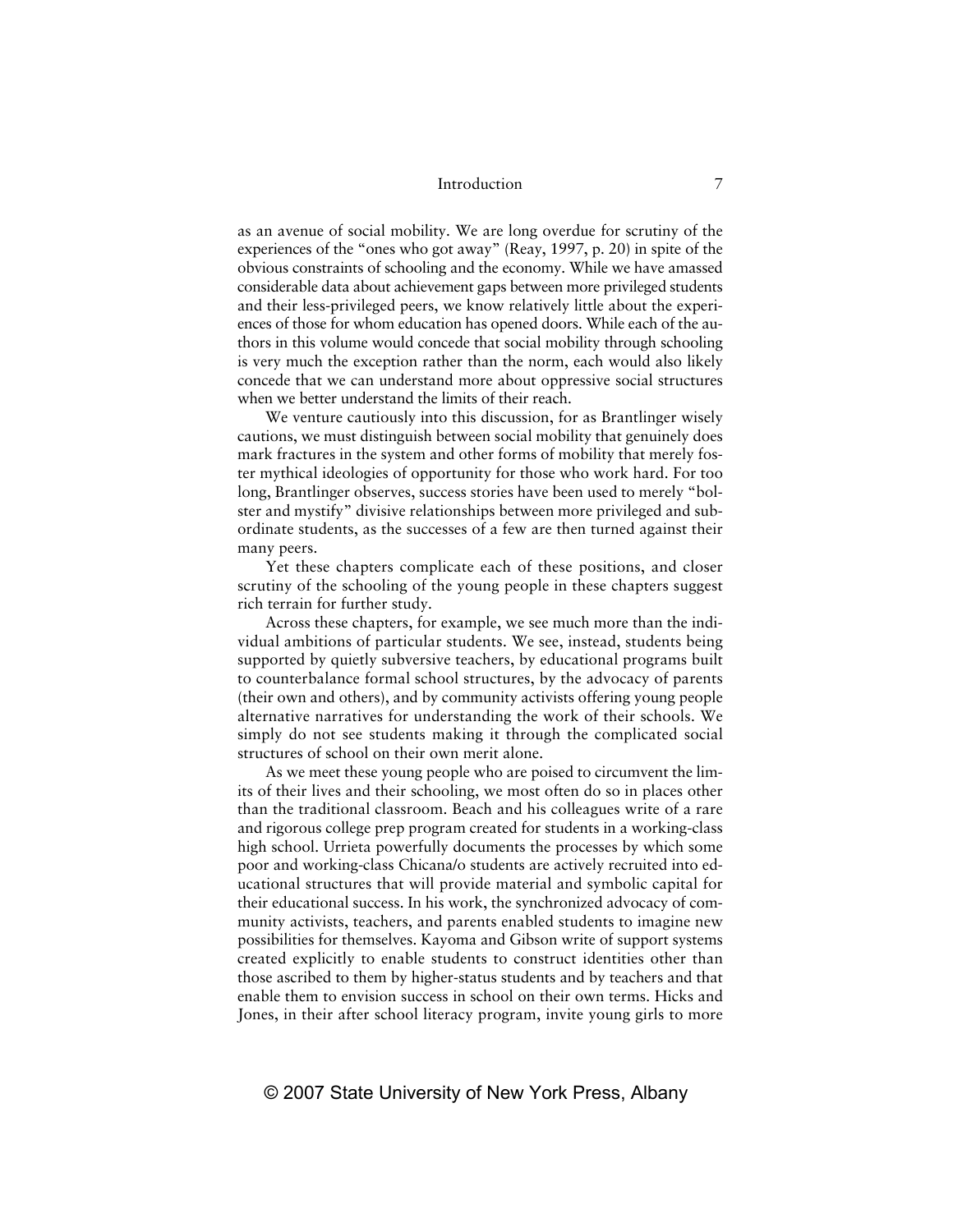closely read their communities and their formal schooling and to imagine other possibilities for themselves.

Other chapters suggest more possibilities. Both Fields-Smith and Kroeger portray families exercising agency that includes action for the collective good, and their work enriches a literature that too often represents parent involvement in single dimensions. These chapters suggest (as Noblit notes in his chapter) that teachers and parents might well move beyond adversarial relationships to explore potential alliances in the interest of creating better schools for all children.

Yet there is more beneath the telling of these stories than mere inspirational accounts of attaining the American Dream. Instead, these stories collectively reveal how complicated the work of upward mobility is. For example, it's clear that the resources available to the successful students in these chapters are simply not available to all who might benefit from their supports. In defining recipients of these resources as distinctively talented, school structures that sort on the basis of race, class, and gender remain unchallenged. In Urrieta's chapter, for example, access to the advocacy of teachers was often dependent upon allowing oneself to be defined as smarter and otherwise "different" from one's peers, complicating the development of a healthy ethnic identity. Often too, the strategies used to facilitate the success of students are merely borrowed from the strategies long invoked by middle-class white students and by their parents, strategies that obviously intensify the competition for limited resources but do nothing to broaden the discourse about why resources are so limited in the first place. One might ask the parents in the Fields-Smith chapter, for example, if rather than stepping into the traditionally supportive and subservient roles of parent involvement, African-American (and other) parents might also negotiate new roles for themselves—roles that Kroeger suggests will be essential if schools are to serve diverse populations well.

Clearly, then, in some schools, poor and working-class students are being invited to the game, and in others, the very rules of the game are being subject to greater scrutiny by students who enjoy the advocacy of mentors and advocates. Yet it's clear that this is not enough. The "game" itself continues as privilege defends itself. The rules still favor more privileged students, and the costs of the game are still extraordinarily high for poor and working-class students.

For all of the obvious limitations of the avenues to mobility represented here, these chapters also suggest that there is much more going on "beneath the radar" that warrants our collective curiosity. We see here the potential of extra-institutional structures, of student support groups that enable the formation of alternative identities, of the alternative renditions of parent involvement, and of community cultural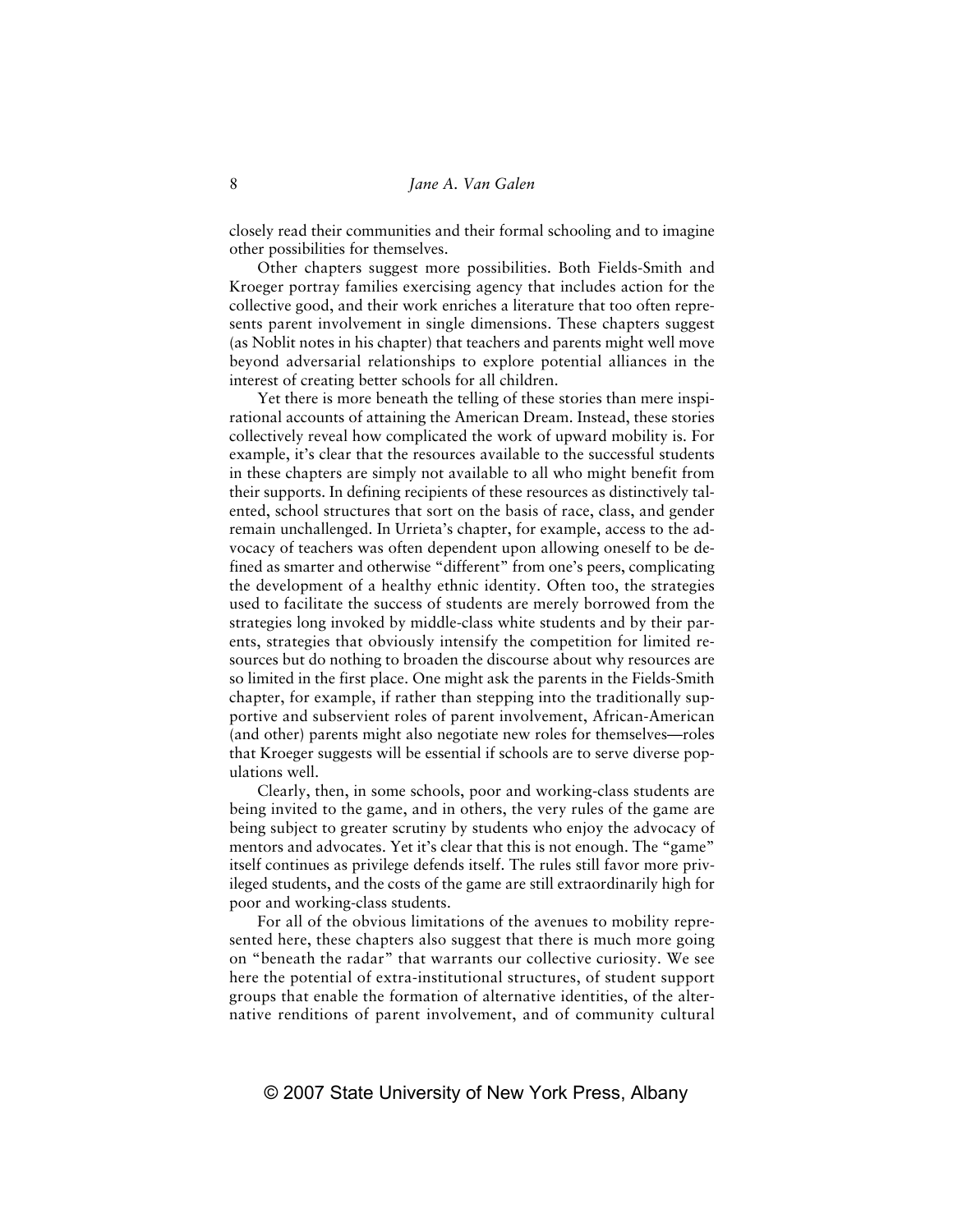brokers who name the obstacles that they have faced in pursuing possibilities that schooling itself did not open to them. We need to understand these possibilities.

In these chapters there also are glimpses of how the very structure of school itself might be otherwise.

#### *Poor and Working-Class Pedagogy*

While we have come to envision varieties of feminist pedagogy or of critical multicultural education, we are harder pressed to imagine schooling in which poor and working-class students recognize themselves in the curriculum and discover their voices within the pedagogy. In these times in which the purposes of formal education have been narrowed to preparation for work in an increasingly competitive labor market, it has become difficult to imagine how school might serve deeper purposes of justice and equity. What alternatives can we imagine? What would the ends of such a new pedagogy be? As the authors of this volume attest, we cannot simply settle for enabling more students to attain individual mobility; nor can we settle simply for more working-class students acquiring the analytic and intellectual capital of middle-class peers. These questions point us toward questions of a pedagogy of class.

Critical scholars have long embraced a political project of critical pedagogy for public schooling. Lynch and O'Neill (1994, p. 313), however, question the very assumption that government-sponsored schools that now serve the interests of the powerful will ever become sites of emancipatory curriculum and pedagogy. Apart from isolated pockets of critical practice, there is little evidence that years of academic writing of the possibilities of a Friere-ian model of learning have led to significant changes in the schools of poor and working-class children, and while we might continue our advocacy for more politicized forms of schooling, we might also expand the conversation to consider additional possibilities.

In pursuing these projects, we must first acknowledge that focusing on the schools of lower-status children can never be enough, for as Noblit writes in this volume, "From race we have learned that what must be changed is whiteness, from gender we have learned that what must be changed is patriarchy, and from class I will argue we learn that what must be changed is hierarchy." Maike Ingrid Philipsen and Brantlinger each write in their chapters that we must imagine a pedagogy of privilege in which "the haves" come to realize how they benefit from the hierarchies that suppress the accomplishments of poor and working-class children.

How, then, to begin? The chapters in this volume suggest that we might explore two interconnected avenues: The first is to pursue what we have begun here: to examine extraschool structures and supports that are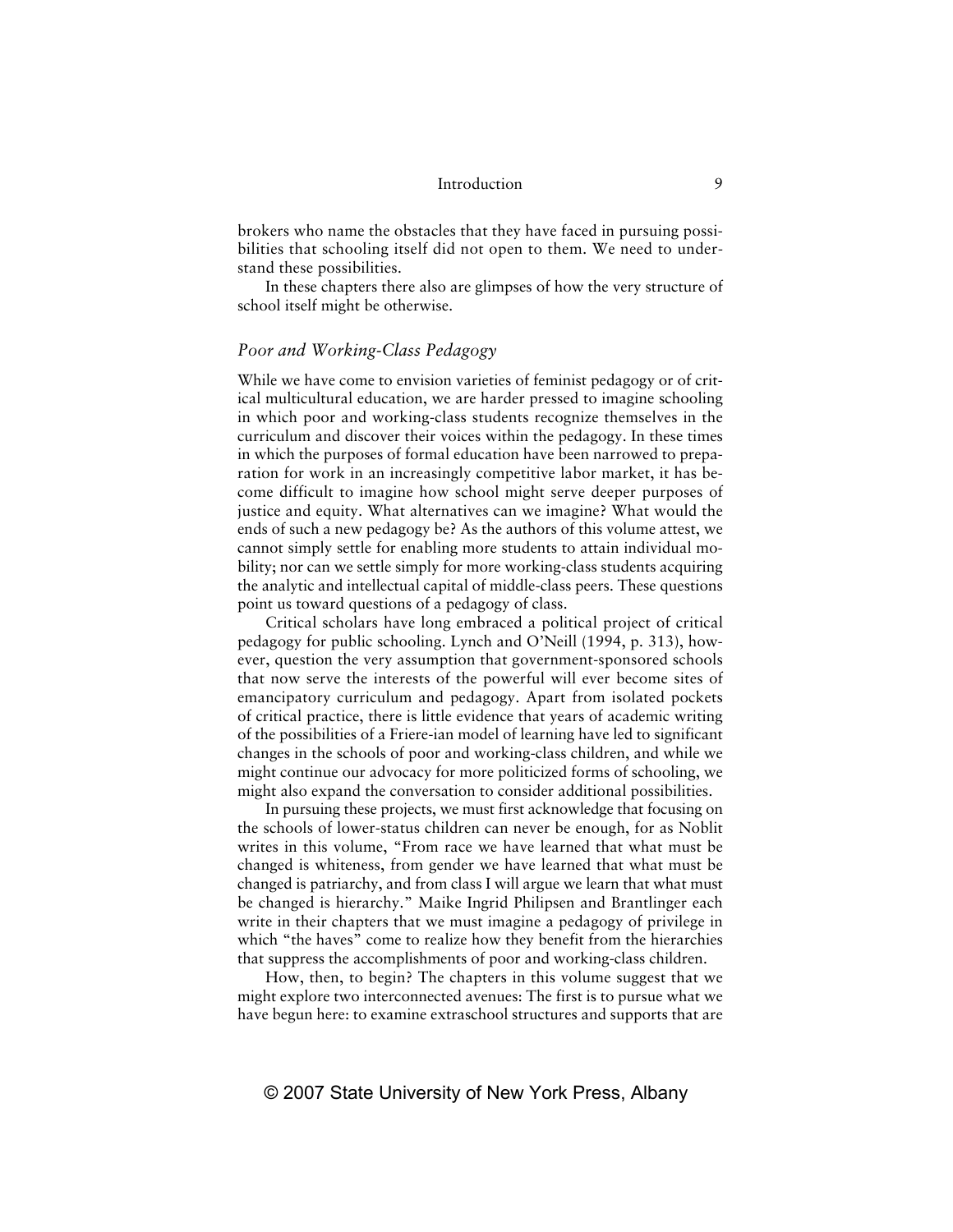working to open new ways of creating meaning out of the formal structures of school, and the second is to explore what a pedagogy of class itself might entail.

LOOKING MORE CLOSELY AT WHAT IS THERE. As academics have examined schools for evidence that classrooms are invoking particularly politicized forms of curriculum and pedagogy, we are perhaps missing more subtle ways in which teachers work on behalf of poor and working class children. Michael Apple (1995, p. 146) suggests that in early efforts within critical research traditions to cast teachers as powerless agents of capitialist forces, scholars have missed the potential in teacher's "resistance" to formal and informal mechanisms of stratification. He notes: "Just as blue- and white-collar workers have constantly found ways to retain their humanity and continually struggle to integrate conception and execution in their work . . . so too will teachers and students find ways, in the cracks, so to speak, to do the same things. The real question is not whether such resistances exist . . . but whether they are contradictory themselves, whether they lead anywhere beyond the reproduction of the ideological hegemony of the most power classes in our society, whether they can be employed for political education and intervention. . . . Our task is first to find them."

Resistance is evident in many of the chapters in this book. Noblit suggests that we look more carefully at the ways in which teachers invoke caring and relation to shelter students from the harshest manifestations of school reforms. Urrieta writes of teachers who actively resisted stereotypes of Chicano/a students to formally designate some as "smart" and worthy of extra school recourses. Facing prescriptive literacy curriculum in the schools in the neighborhood in which they were working, Hicks and Jones created alternative literacies in their after school program. In few of these examples did teachers invoke explicitly political motivations; in none did the curriculum formally politicize the work of the school. Yet perhaps, while some may find these efforts incomplete, there are lessons in many schools about ways in which quiet resistance is working on behalf of children.

RETHINKING A PEDAGOGY OF CLASS. Yet quiet resistance cannot ultimately be enough, and we must continue to press our understanding of what a pedagogy of class might involve. Beach and his colleagues reference the work of scholars such as Renny Christopher (1999) or Sherry L. Linkon (1999) who have begun to write to broader audiences about workingclass pedagogy. Ironically, this work is being done mainly in the college classroom, where relatively few poor and working-class students will ever be found.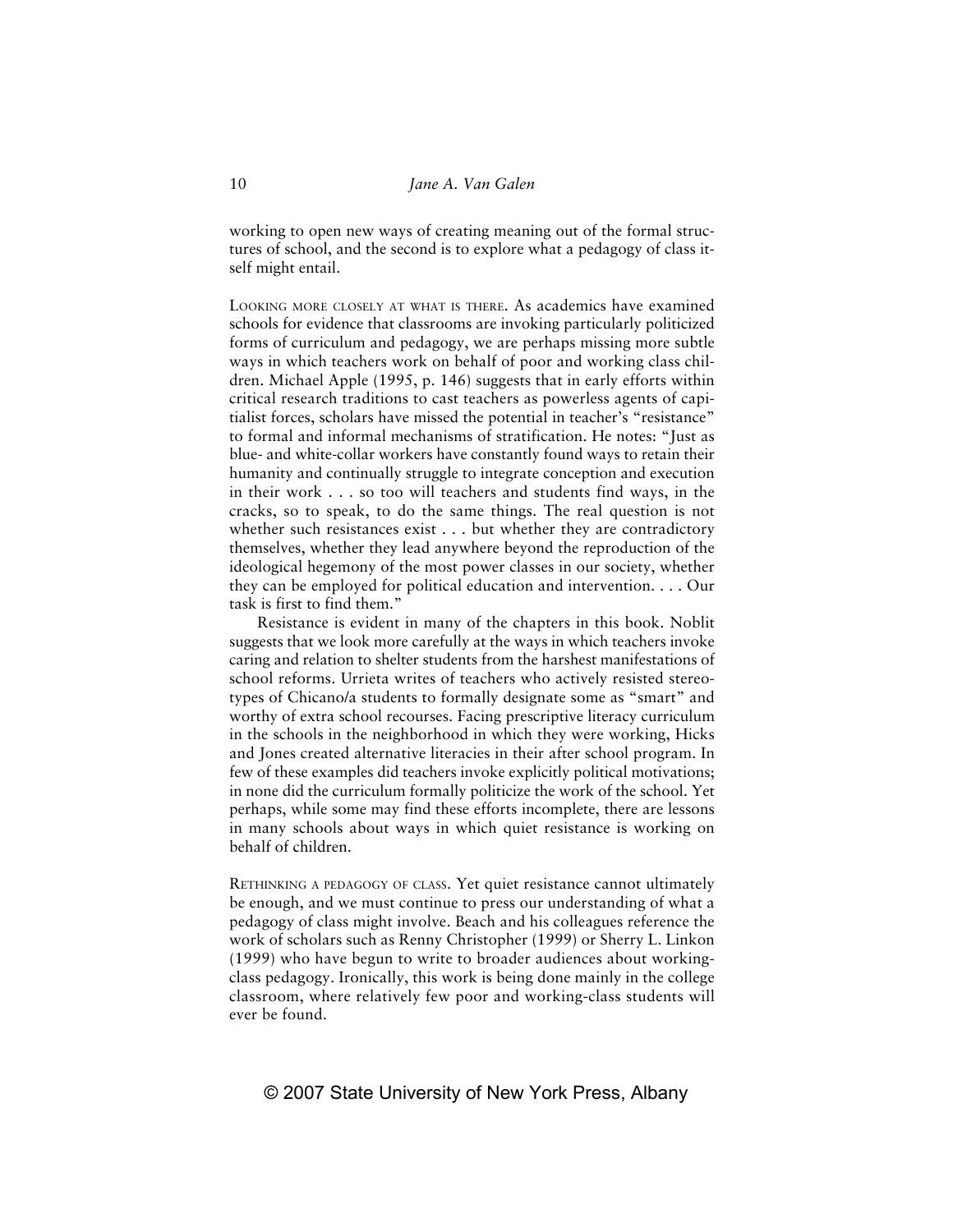This work is complicated in part by our confused discourse about class. Unlike race, ethnicity, and gender, Lawrence MacKenzie (1998) posits, class identity is often not considered to contribute to cultural pluralism. "Why? Because non-middle class identity is *supposed* to be invisible; it is viewed not as a cross-cultural asset but a condition to be repaired" (p. 103, italics in original).

He elaborates: "From what I've seen, life for many poor and working class students is erosively perplexed by the clinging, deep-rooted suggestion that their class identity is a badge of cognitive failure, an identity that an individual of sufficient merit can and should leave behind—and that one's parents, if clever and enterprising enough, and unless they're firstgeneration immigrants, should have already left behind. The message is this: Working class students must remediate their identities, and most of them will receive little or no respect until they do" (p. 100).

Arguing instead for a "pegagogy of respect," MacKenzie admonishes educators to move beyond conventional approaches to multicultural curriculum, to move beyond required reading on race, class, and gender to think about "what might be learned from the groundskeepers at work outside the . . . window, the electrician remodeling the library's lighting, the heating engineers. . . . " (MacKenzie, 1998) and the relationships between all of these and the professional staff of schools. In the very halls of educational institutions, he argues, are the seeds of powerful lessons on class hierarchies.

Challenges to imagining a more deliberate pedagogy of class clearly remain, and resolving them is beyond the scope of this volume. Yet the lives of the young people in these chapters illuminate many of these challenges. Students who might once might have grown up understanding the inherently contradictory interests of bosses and workers from the artifacts of their parents' union involvement, now have little or no access to discourse about worker interests. Public deliberation about the need for higher academic standards is disconnected from labor market data that predicts that most students will face low-wage work involving only minimum cognitive skills. The tensions inherent in making success in school contingent upon assuming an identity that distances oneself from family and community, make it clear that broader conceptualizations of academic achievement are necessary.

We imagine a pedagogy of class that will be created not by middleclass academics, but with members of the community who can name the "in between-ness" of the upwardly mobile. We envision work by community advocates who can envision alternative routes to mobility that sometimes challenge the structures of school, and sometimes sidestep school altogether. Cultural brokers with one foot firmly in the community and the other working with and beside the school may someday make the rules of success more clear and more subject to critical scrutiny.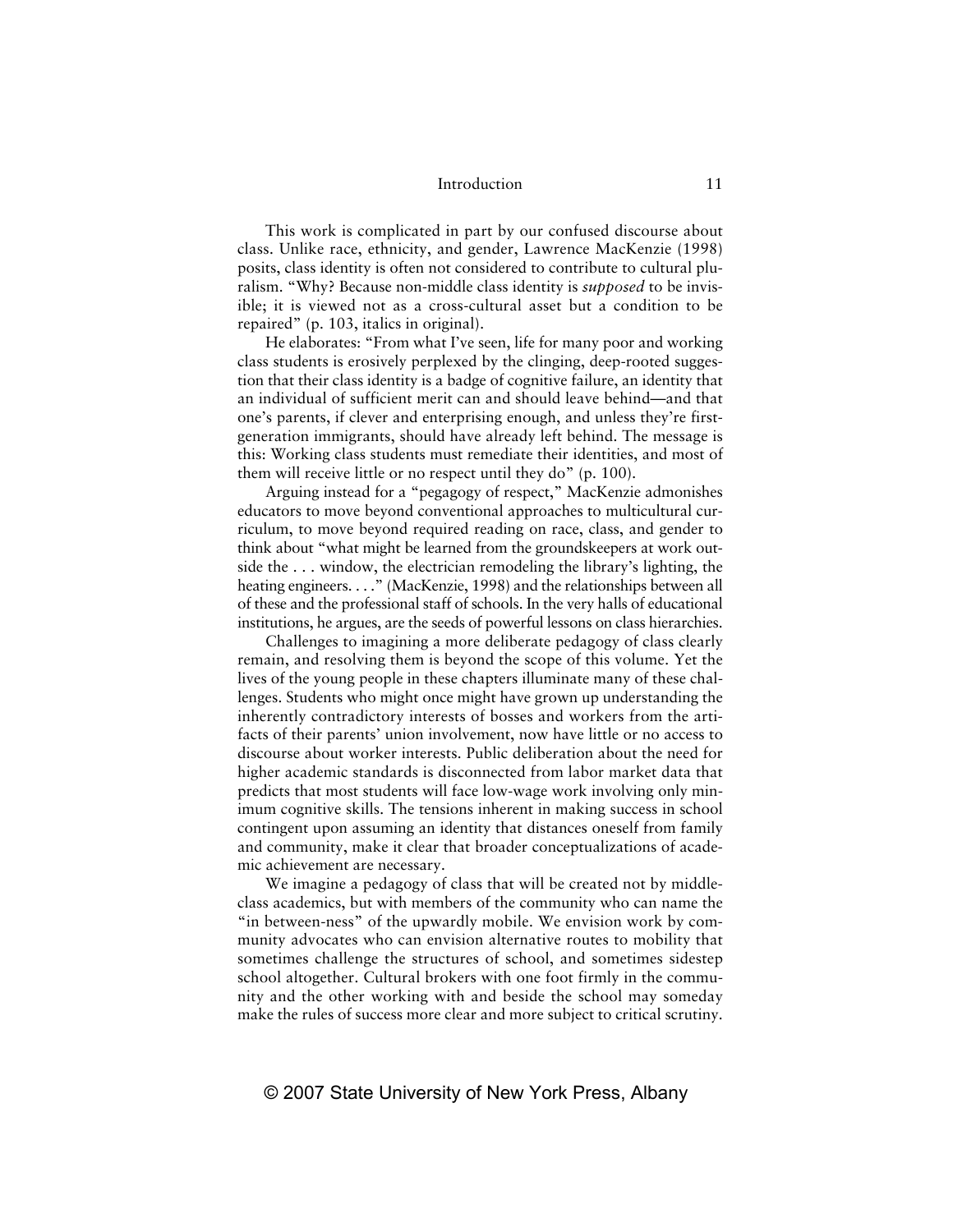Someday, middle-class students may understand that becoming educated obligates one to examine one's own privilege.

And, we believe, a pedagogy of class may well also contain the lessons of thousands of committed and caring teachers who have long served students well.

#### *Carrying the Project Forward*

As we've compiled this volume, we found ourselves asking ever more questions about the scholarly work that remains to be done at the intersections of social class and schooling. As we considered the next steps, we were reminded of Bettie's accounts of high school girls imagining only limited futures for ourselves, as we realized that the imagination of even middle-class scholars can be limited by the contexts of work and of our lives. We will work in these final pages to stretch our imaginations, in part to imagine decentering our status as middle-class intellectuals as we wonder about ways to move forward.

First, we want to imagine multiple ways of capturing the life trajectories of young people from all economic backgrounds. While we've learned much from reading and rereading these works, we fully realize the limitations of point-in-time studies such as these for understanding class dynamics. Given what we know about the complex intertwining of K–12 schooling, higher education, labor markets, idiosyncratic circumstances, and structural obstacles to mobility, we find ourselves wanting to look far beyond the end of the book to see how things turned out for the young people whose lives are represented here. We want to know where their lives have taken them, and we want especially to know what they will come to understand about the many possible permutations of "turning out well." But such is not the nature of educational research, that we can place ourselves in the position of chronicling life trajectories. We believe that if we are to understand social class, we need research that follows young people through the milestones of their lives. Examples such as Michael Apteds's series of "7 and Up" films, or Lois Weis's (2004) project revisiting students in young adulthood that she first interviewed when they were in high school, suggest the richness that we're missing in our more limited conceptualizations of educational research.

Second, we continue to try to imagine schooling in which class stratification is named but not reproduced. How do we imagine the possibilities of poor and working-class pedagogy, in which class is finally named and analyzed? How do we conceive of education in which poor, workingclass, and more privileged students all come to better understand how social class has been at very core of their imaginations of who they might be and become? We believe that these questions can only be addressed by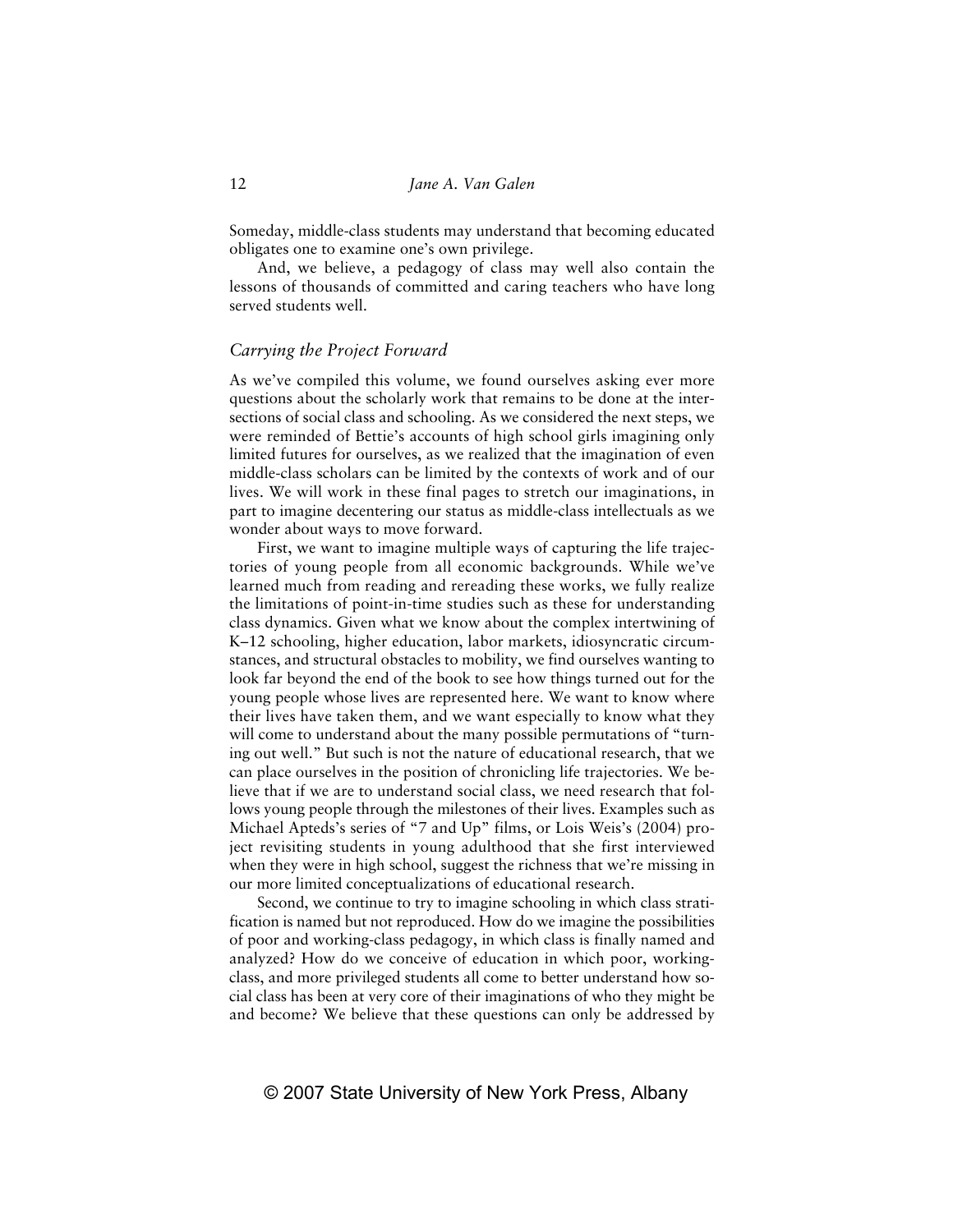scholarly work done in collaboration with public schoolteachers, and with parents and community activists who serve as advocates for young people. We need to better understand what schools are now doing "beneath the radar," whether as quiet resistance or as explicit practice, which disrupts the day-to-day work of schooling. We encourage our colleagues to imagine ways in which such scholarly partnerships might be realized.

Finally, we want to imagine how our work might become part of a project in which class is named in broader social settings. What would studies look like that foregrounded class, and from there, went on to considerations of gender, sexuality, and ethnicity? Or, as Noblit so cogently argues, might we "start" with either race or gender (or disability or sexuality) and then eventually come to the place where the oppressions of class can be seen and named? Drawing from critical race theory, what might we learn about educating young people for the political work of coalition building and local activism? What if our work went beyond analyses of the schools to projects of social change?

We trust that this volume is *a* beginning.

### References

- Allison, D. 2001. A question of class. In R. Coles, R. Testa, and M. Coles (Eds.) *Growing up poor: A literary anthology* (pp. 77–78). New York: New Press. Apple, M. 1995. Ideology and power, 2nd ed. New York: Routledge.
- Apted, Michaels. "7 and up" film series: *Seven Up/7 Plus Seven* (1964); *21 up*

(1971); *28 up* (1985); *35 up* (1991); *42 up* (1990); *49 up* (2006).

- Aronowitz, S. 2003. *How class works: Power and social movement*. Cambridge: Harvard University Press.
- Bernhardt, A., Morris, M., Handcock, M. S., and Scott, M. A. 2001. *Divergent paths: Economic mobility in the new American labor market*. New York: Russell Sage Foundation.
- Bettie, J. 2003. Women without class: Girls, race and identity. Berkeley: University of California Press.
- Bourdieu, P. 1984. *Distinction*. London: Routledge and Kegan Paul.
	- ———. 1986. The forms of capital. In J. G. Richardson (Ed.) *Handbook of the-*
	- *ory and research in the sociology of education.* New York: Greenwood Press. ———. 1990. *In other words: Essays towards reflexive sociology.* Stanford: Stan-

- Bullock, H. 1995. Class acts: Middle-class responses to the poor. In B. Lott and D. Maluso (Eds.) *The social psychology of interpersonal discrimination*. (pp.118–59). New York: Guildford Press.
- Bureau of Labor Statistics. 2000. Employment Projections. Table 4: Employment and total job openings, 1998-2008, by education and training category. [on-line]. Available at http://stats.bls.gov/news.release/ecopro.t04.htm.
- Brantlinger, E. A. 1985. Low-income parents' opinions about the social class composition of schools. *American Journal of Education,* 93 (3), 389–408.

ford University Press.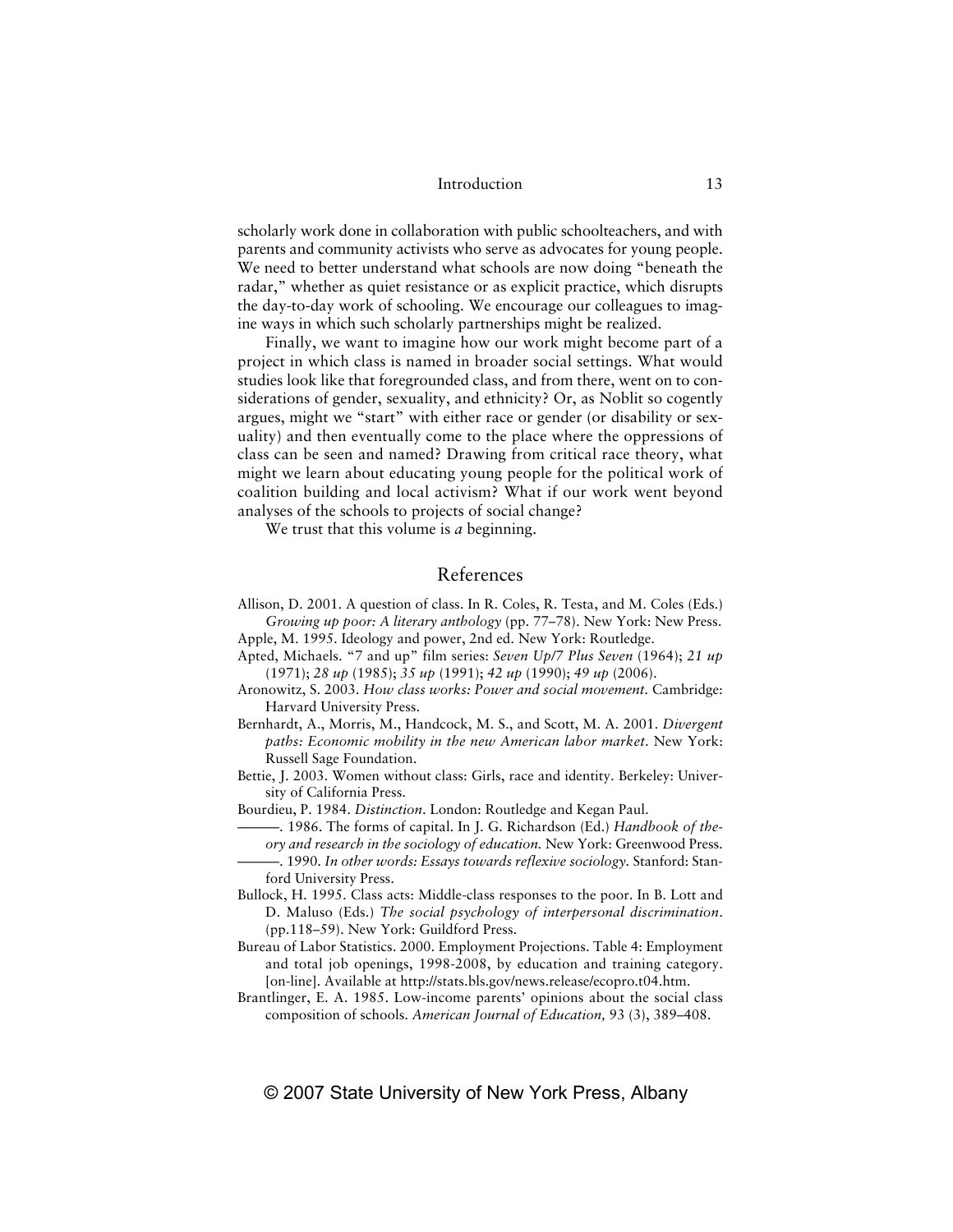- ———. 1993. *The politics of social class in secondary school: Views of affluent and impoverish youth*. New York: Teachers College Press.
- ———. 2003. *Dividing classes: How the middle class negotiates and rationalizes school advantage.* New York: RoutledgeFalmer.
- Brown, L. M. 1998. *Raising their voices: The politics of girls' anger.* Cambridge: Harvard University Press.
- Chafel, J. A. 1997. Societal images of poverty: Child and adult beliefs. *Youth and society,* 28, 432–63.
- Christopher, R. 1999. Teaching working-class literature to mixed audiences. In S. Linkon (Ed.) *Teaching working class*, (pp. 203–22). Amherst: University of Massachusetts Press.
- Ehrenreich, B. 1989. *Fear of falling: The inner life of the middle class*. New York: Harper.
- Faulkner, C. 1995. My beautiful mother. In J. Zandy (Ed.) *Liberating memory: Our work and our working class consciousness* (p. 203). New Brunswick, NJ: Rutgers University Press.
- Fine, M., and Weis, L. 1999. *Unknown city*. Boston: Beacon.
- Grant, C. A. and Sleeter, C. H. 1996. *After the school bell rings,* 2nd ed. New York: Falmer Press.
- House of Representatives. H.R. 1. The No Child Left Behind Act of 2001. Text available at http://edworkforce.howe.gove/issues/107th/education/nclb/nclb. htm.
- hooks, b. 2000. *Where we stand: Class matters*. New York: Routledge.
- Katz, M. 1975. *Class, bureaucracy, and schools: The illusion of educational change in America.* New York: Praeger.
- Lareau, A. 1989. *Home advantage: Social class and parental intervention.* New York: Falmer Press.
- ——–. 2003. *Unequal childhoods: Class, race, and family life.* Berkeley: University of California Press.
- Lareau, A. and Shumar, W. 1996. The problem of individualism in family-school policies. *Sociology of Education* (extra issue)*,* 24–39.
- Linkon, S. L. 1999. Introduction: Teaching working class. In S. L. Linkon (Ed.) *Teaching working class* (pp. 1–11). Amherst: University of Massachusetts Press.
- Lynch, K. and O'Neill, C. 1994. The colonisation of class in education. *British Journal of Sociology of Education*, 15, 307–24.
- MacKenzie, L. 1998. A pedagogy of respect: Teaching as an ally of working-class college students. In A. Shepard, J. McMillan, and G. Tate (Eds.) *Coming to class: Pedagogy and the social class of teachers* (pp. 94–116). Portsmouth, NH: Boynton/Cook Publishers.
- National Center for Educational Statistics. 1999. NAEP 1998: Reading report card for the nation. NCES Report 1999-459. United States Department of Education: NCES.
- Nunez, A., Cuccaro-Alamin, S., and Carroll, C. D. 1998. First generation student undergraduates whose parents never enrolled in postsecondary education. U.S. Department of Education: National Center for Education Statistics. NCES 98-082.